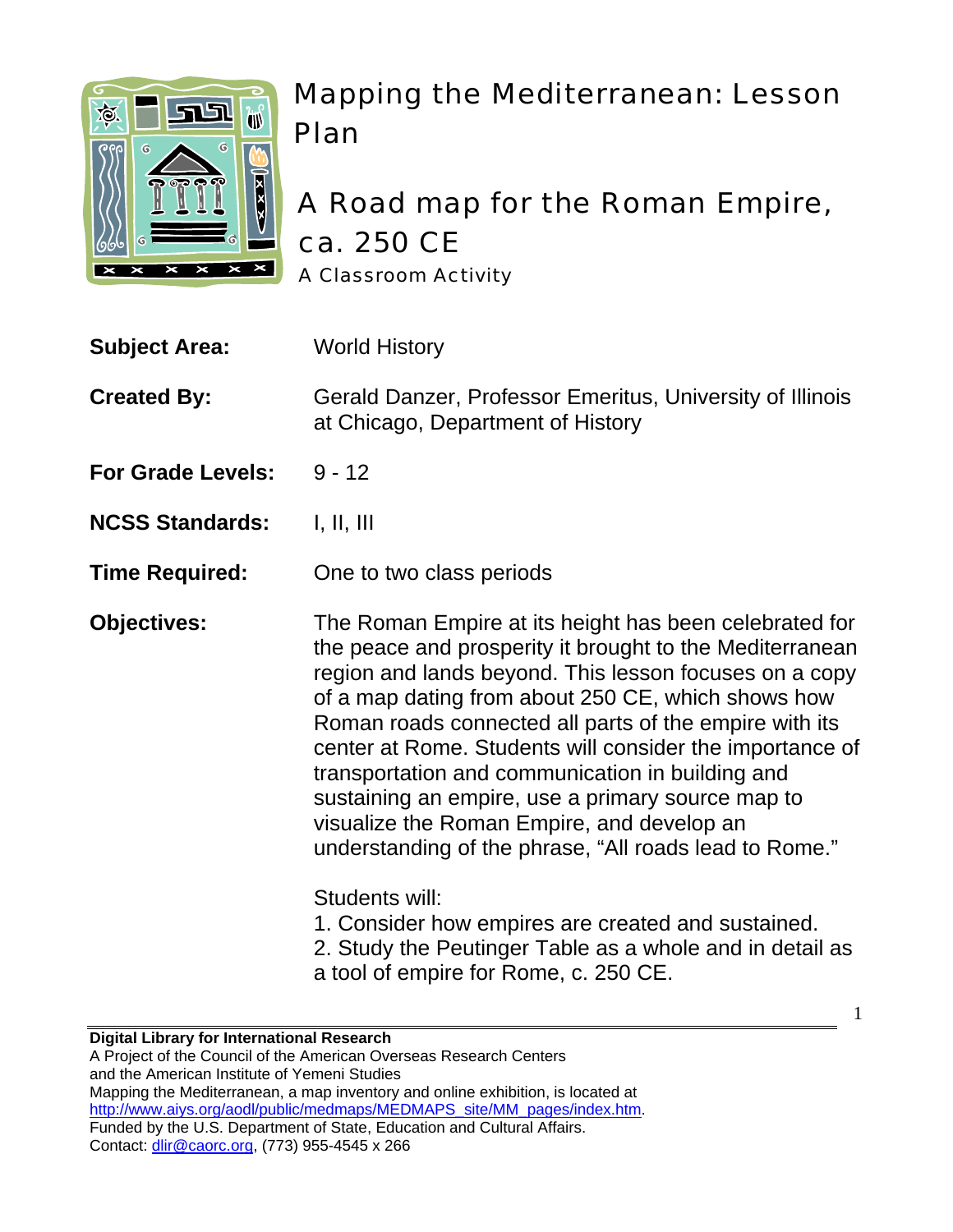3. Extend their familiarity with maps to include an ancient time-distance travel chart that synthesizes a series of strip maps.

4. Gain an appreciation for the nature and valve of primary source materials.

5. Practice map-reading skills.

**Materials:** Download a copy of "Peutingeriana tabula itineraria, segmentum II, segmentum IV" from: [http://www.aiys.org/aodl/public/medmaps/MEDMAPS\\_sit](http://www.aiys.org/aodl/public/medmaps/MEDMAPS_site/Essay_pages/Peutinger.htm) [e/Essay\\_pages/Peutinger.htm](http://www.aiys.org/aodl/public/medmaps/MEDMAPS_site/Essay_pages/Peutinger.htm)

### **Procedure:**

**1.** Whole class discussion: How are empires created and sustained?

**2.** Refer to World Studies textbook to apply the general question to the Roman experience in the third century, CE.

**3.** Handout copies of MEDMAP 4 (this may be obtained by contacting the **[DLIR](mailto:dlir@caorc.org)  [Project Coordinator](mailto:dlir@caorc.org)**) and a classroom set of the 12 extant segments of the Peutinger Table.

**a)** Put together the 12 extant sections of the Peutinger Table plus 14" space for the missing Atlantic segment (teacher will need a surface 15 feet by 3 feet to put together the whole piece.)

**b)** Explain that this is a table not a map, but that it is put together to resemble a map of the Roman Empire. Then locate Rome, the Mediterranean Sea, the Adriatic Sea, England, the Nile Delta, the Black Sea, Cyprus, Jerusalem, Mesopotamia, the Indian Ocean, Sri Lanka Taprobane)

**c)** Use a blank piece of paper to sketch out the missing first segment that probably showed the British Isles, the Iberian Peninsula, the Strait of Gibraltar and Morocco's Atlantic Coast.

**d)** Explain that the Roman roads (and the Empire) ended in segment 10 and that the table was probably a compilation of individual strip maps that traced individual routes and broke them into segments between major stops and suggested the distance or time to travel between them.

#### **Digital Library for International Research**

A Project of the Council of the American Overseas Research Centers and the American Institute of Yemeni Studies Mapping the Mediterranean, a map inventory and online exhibition, is located at http://www.aiys.org/aodl/public/medmaps/MEDMAPS\_site/MM\_pages/index.htm. Funded by the U.S. Department of State, Education and Cultural Affairs. Contact: dlir@caorc.org, (773) 955-4545 x 266

 $\mathcal{L}$